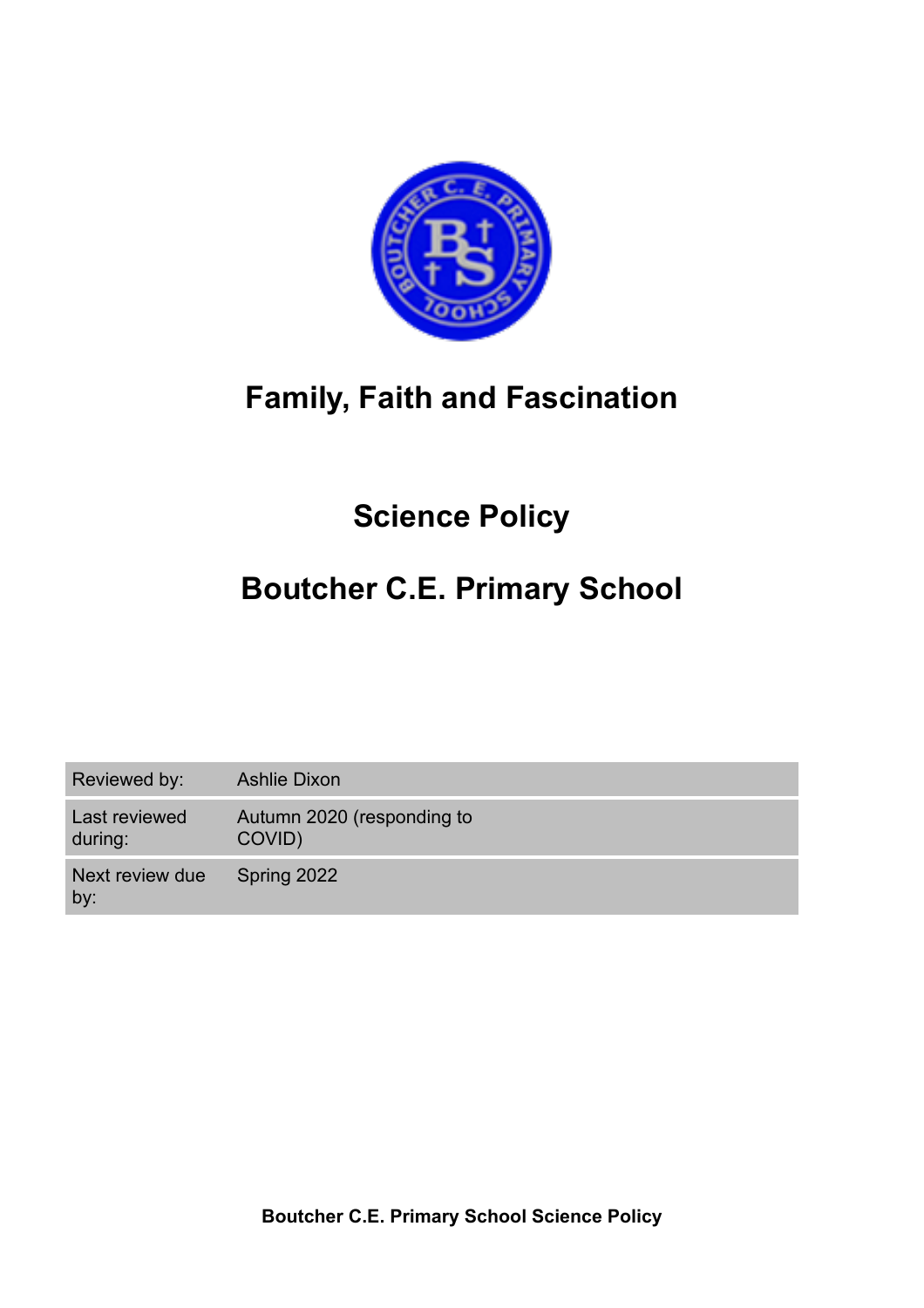### **Introduction:**

At Boutcher, we believe that a high-quality Science education provides the foundations for understanding the world through the specific disciplines of biology, chemistry and physics. The main aspects of science to be studied will be determined by the programmes of study of the National Curriculum 2014.

Through Science, pupils at Boutcher will continue to deepen their respect, care and appreciation for the natural world and all its phenomena.

### **Equal opportunities:**

We aim to promote equal opportunities for and to have high expectations of all pupils irrespective of age, race, gender, background, physical/sensory ability, intellect and special educational needs.

We aim to personalise our curriculum, where appropriate, in order to fully engage and motivate all of our pupils. Tasks will be set which challenge all pupils, including the more able. For pupils with SEN the task will be adjusted or pupils may be given extra support. The grouping of pupils for practical activities will take account of their strengths and weaknesses and ensure that all take an active part in the task and gain in confidence

#### **Aims:**

#### **National curriculum aims:**

- develop scientific knowledge and conceptual understanding through the specific disciplines of biology, chemistry and physics
- develop understanding of the nature, processes and methods of science through different types of science enquiries that help them to answer scientific questions about the world around them
- are equipped with the scientific knowledge required to understand the uses and implications of science, today and for the future

At Boutcher we use the above aims to form the basis of our science teaching and they form the basis of our

decisions when planning, delivering and assessing in Science.

#### **Our aims:**

- to develop pupils' enjoyment and interest in science and an appreciation of its contribution to all aspects of everyday life.
- to develop a knowledge and appreciation of the contribution made by famous scientists to our knowledge of the world, including scientists from different cultures
- to encourage pupils to relate their scientific studies to applications and effects within the real world
- to develop a knowledge of the science contained within the programmes of study of the National Curriculum.
- To build on pupils' curiosity and sense of awe of the natural world
- to develop in pupils a general sense of enquiry which encourages them to question and make suggestions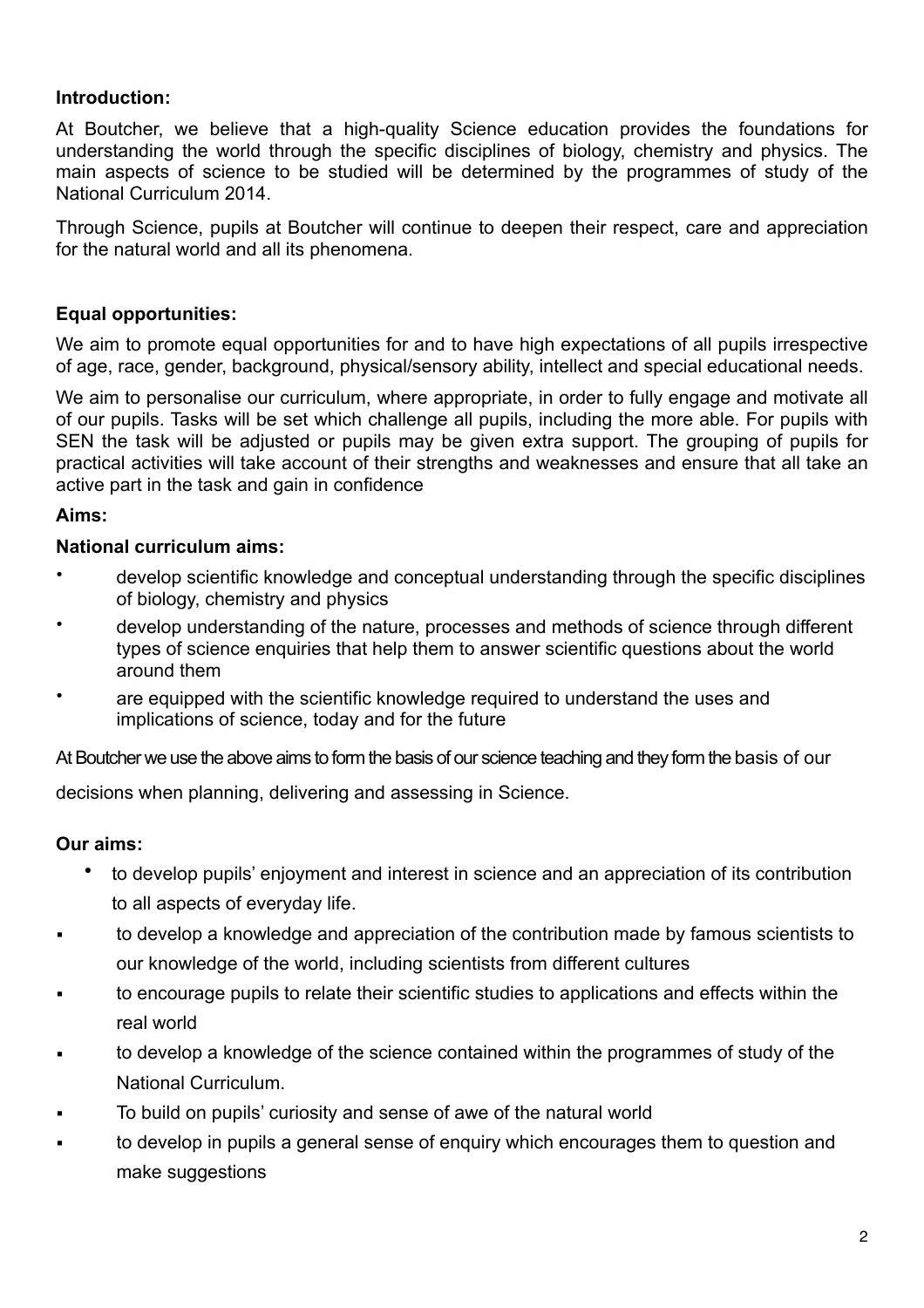- **•** to provide pupils with a range of specific investigations and practical work which gives them a worth-while experience to develop their understanding of science
- to develop progressively pupils' ability to plan, carry out and evaluate simple scientific investigations and to appreciate the meaning of a 'fair test'.
- to introduce pupils to the language and vocabulary of science
- to give pupils regular opportunities to use the scientific terms necessary to communicate ideas about science
- to give pupils opportunities to use ICT (video, digital camera, data logger) to record their work and to store results for future retrieval throughout their science studies
- to give pupils the chance to obtain information using the internet.

## **Organisation and delivery**

Science is taught weekly (some units twice a week) in all classes across the school as a core subject. Units are allocated to specific year groups and these must be taught by the end of the year. The order of units taught can vary according to teacher's mapping of other subjects in the curriculum. (E.g. Tadpole's Promise in Year 2 may be studied in summer term so 'Animals including humans' Science topic links well and will be taught in the same term)

Children start each unit with a unit cover sheet where they discuss the aims of the topic and share the vocabulary that will be taught in that unit. This vocabulary is encouraged to use throughout the course of the unit and children refer to it (as well as teachers with marking and feedback)

Teachers plan and deliver lessons according to the specific objectives set out on the unit cover sheet. Teachers have access to the Kent Primary Scheme of work where they may modify and adapt the lesson plans to meet the needs of their pupils.

## **Cross-curricular skills and links**

Science is associated with every aspect of our lives and we will relate it to all areas of the curriculum. Cross-curricular links are encouraged and where possible, children will have the opportunity to explore their local environment and use art, DT and geography learning to help aid the way in which their work is recorded.

We will ensure that pupils realise the positive contribution of both men and women to science and the contribution from those of other cultures, through links to other subjects being taught. We will ensure pupils are taught and exposed to the positive effects of science on the world and how problems and challenges are faced.

## **Progress and achievement**

Much of the work done in science lessons is of a practical or oral nature and, as such, recording will take many varied forms. When children complete written tasks in their science books, marking will be carried out as part of a 'Whole class feedback' sheet. At the end of each lesson, teachers will complete a sheet where they identify the LO and any key vocabulary and misconceptions that need to be highlighted or revisited in the next lesson. Teachers will comment on work that should be praised and work they may need revisiting, support or some scaffolding in order for the child to meet the learning objective. Teachers' feedback should enable children to fulfill the learning objective set out in the lesson and help children further their scientific learning (knowledge, vocabulary, understanding) During the unit being covered, teachers will carry out mini assessments and provide investigative opportunities to explore and address any misconceptions that children may have.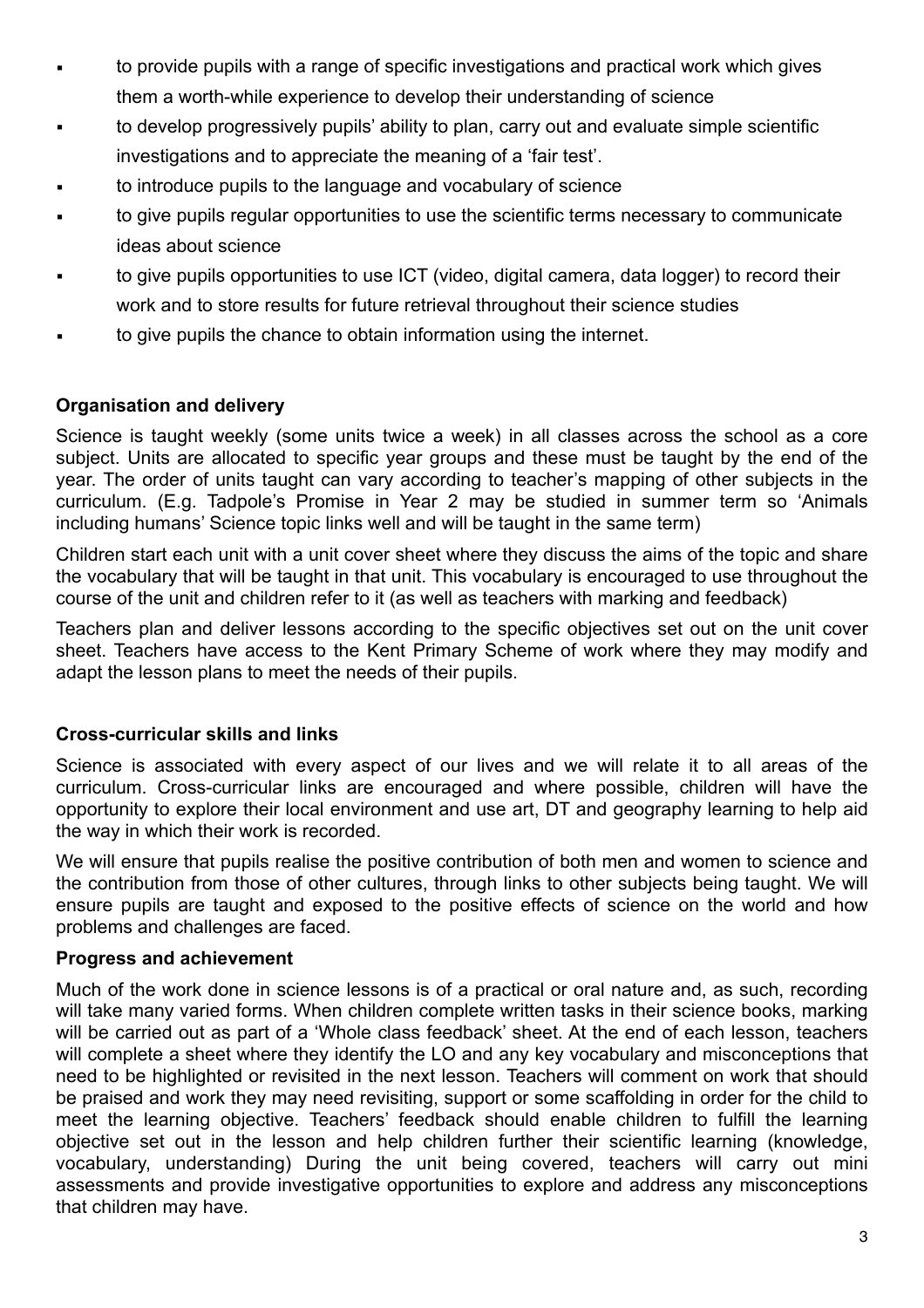### **Assessment**

As a school we use the Science Southwark Star Assessment where we monitor whether children are emerging, developing or secure for their year group. This is recorded on a central record, which all teachers have access to.

### **Resources**

There are a wide of resources available to all pupils in each topic covered and practical equipment is provided for each topic. The risks of using these are always carefully considered in advance by teachers and are used under adult supervision.

The School has an annual Science week (held in March) where all classes participate in trips, workshops and fun activities which are suitable and fit the theme being covered that year.

#### **Health and safety**

Pupils will be taught to use scientific equipment safely when using it during practical activities. Teachers will take into consideration risk, as well as potential issues that may arise during practical activities. A risk assessment will be carried out for all trips and any perceived hazards will be assessed and a decision will be made whether the trip should go ahead as planned.

#### **Outside agencies we use regularly as a School**

Surrey Docks Farm, Science Museum, Science Boffins, Insect Lore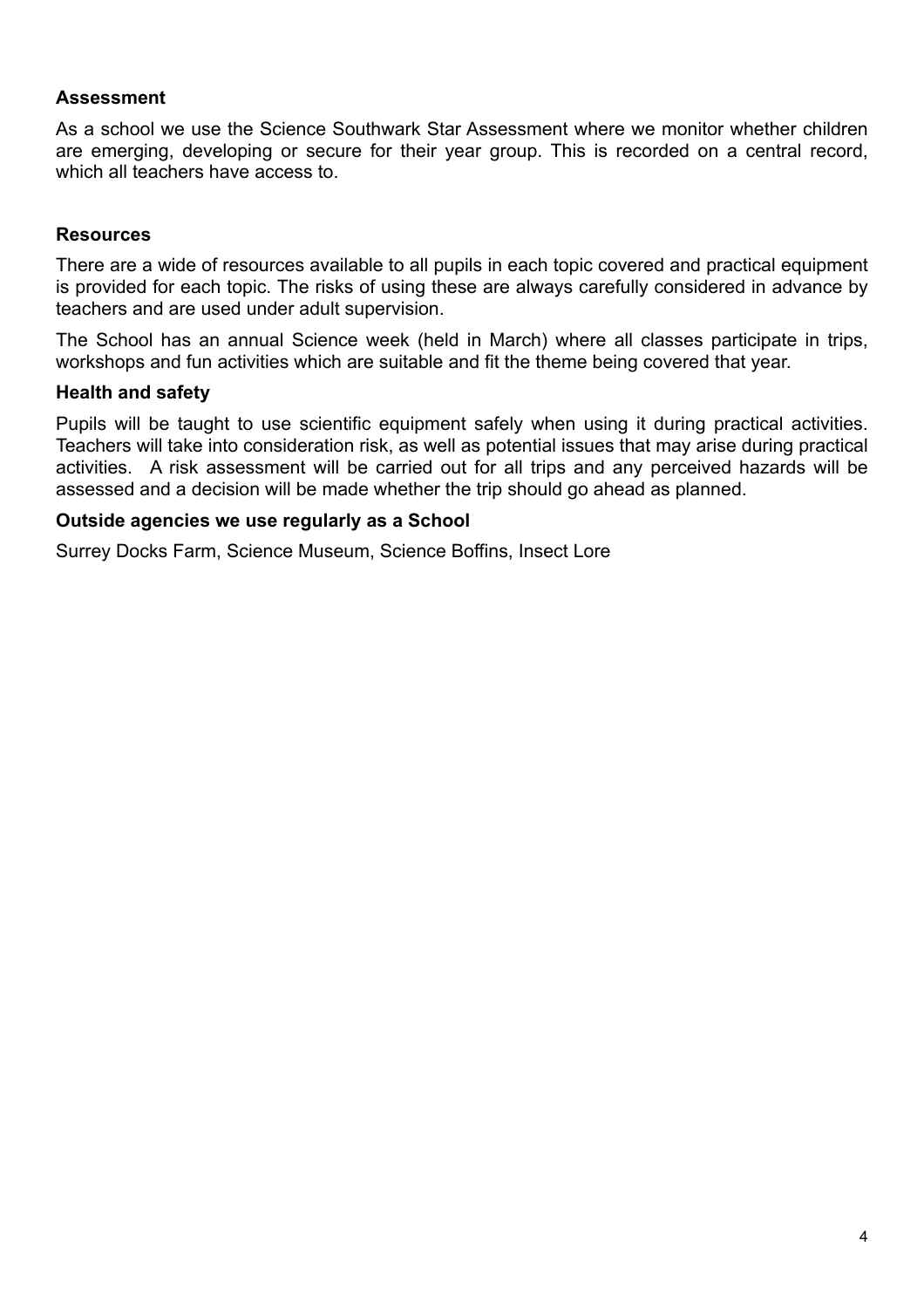# **Covid-19**

## **Immediate Response to School Closure**

When school closed as part of the national lockdown in March 2020, we moved teaching and learning to the online platform, Google Classroom. We made the decision as a staff team for all teachers to ensure that they taught science weekly and covered all science topics for the academic year 2019-20. Teachers adapted their planning to suit the remote learning taking place and children were set tasks and work was monitored via uploads and photographs of work on Google Classroom. Although new teaching in other areas wasn't always desirable, we wanted all children to have the full year group coverage in Science. This was vital as we build upon the knowledge and skills developed in previous year groups.

Scientific enquiry and children developing the skills to select appropriate equipment and resources was difficult to facilitate through Google Classroom activities. In some year groups, open ended enquiry-based learning was given and children were encouraged to take part in simple experiments from home. Due the first-time nature of this situation, we made the decision to make Science teaching as clear and well-pitched so that all children were able to access the learning, regardless of home equipment or resources. All educational trips, workshops and in school learning that was due to occur in the summer term was cancelled.

## **Return to School Response with Social Distancing Restrictions**

Upon return to school, we decided as a staff team to start teaching science with the first topic due to be taught in the current academic year each class is in.

'Working scientifically' was the hardest aspect of science to monitor and access during the remote learning period. In the current academic year, teachers will ensure that children are given plenty of opportunity to witness scientific equipment and resources being handled effectively. This will ensure they understand and develop the necessary skills in their year group for the 'working scientifically' element of the Science curriculum. If another home learning period occurs, children will have had opportunities given at school already and can build on these in appropriate ways.

Without science trips and workshops in the near future, we will be using video clips and maximising scientific resources online (e.g Oak Academy and resources available through the Science Museum and other online learning platforms)

First hand experiences and children having the opportunity to observe the world around them is key in developing an enquiring mind. We are using Reception's garden, the peace garden, both playgrounds and the area around the school as much as possible to maximise the opportunities for children to learn outside.

Examples:

Year: 1

Topic: Seasonal Change

Children have looked in the garden for signs of autumn and we created our own autumn tree using the things we spotted on our journey. Normally we would collect conkers, acorns and leaves but we decided to draw our trees and cut and stick a range of pictures instead.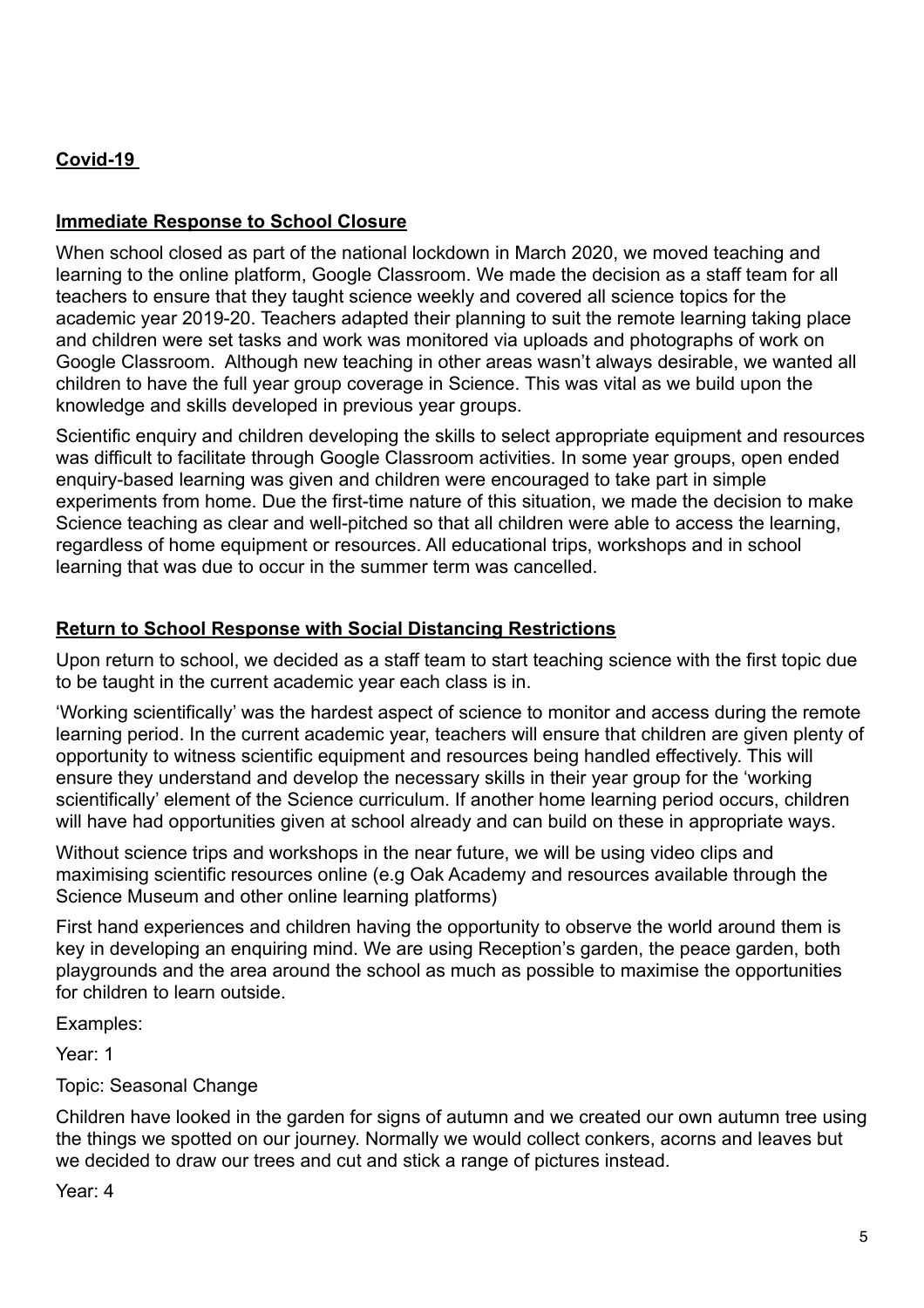Topic: Living things in their habitats

Children went on a minibeast hunt, looking for minibeasts within the school grounds and the outside area of the school.

Whist at school, we are minimising opportunities where children work in partners and groups so teachers are taking the role of demonstrating scientific experiments in situations where children would have taken a leading role before. We are determined to minimise risk and spread of Covid, so we are ensuring our working environment is as safe as possible.

Marking will be live, on the spot and lessons amended at the time according to misconceptions or errors that arise within the lesson. Teachers will use the whole class feedback sheet where appropriate to address the learning and build on knowledge, concepts and misconceptions from the lesson taught. If teachers look through each book, they must ensure they are quarantined for 48 hours. Feedback will be given at the stat of the next lesson and children can respond to any errors or marking that needs following up.

## **Future Plan for School Closure**

If another lockdown period occurs, we will continue to teach science weekly through Google Classroom. We will ensure we address and create positive experiences from any areas we felt needed improving during the previous lockdown experience. Children will be encouraged to submit their work so that teachers can view it and give appropriate feedback to the whole class.

In the event of children being required to self-isolate from school, teachers will continue to provide the science learning through Google Classroom weekly. Children will continue to access the same lessons as the rest of the class, although the delivery of the content might vary or be adapted to be suitable for a home learning environment.

Should the whole class not be able to attend school, children will continue to be provided with weekly lessons, continuing with the objectives from the current science topic that was being covered in school. Lessons will be accessible to all children and adaptations made if necessary.

In the event of a teacher being unable to plan and teach their own class, the subject coordinator will ensure the content is being taught and tasks set accordingly.

It is the responsibility of the subject leader to monitor the standards of children's work and support teachers in their teaching of this subject. We will ensure we teach science via video calls, PowerPoints and presentations and set activities and tasks for children to complete and upload via Google Classroom.

## **Response to Black Lives Matter (BLM)**

At Boutcher, we have always been committed to providing all children with an equal entitlement to scientific activities and opportunities regardless of race, gender, culture or class. We are developing our understanding and responding to the BLM movement by ensuring we have positive